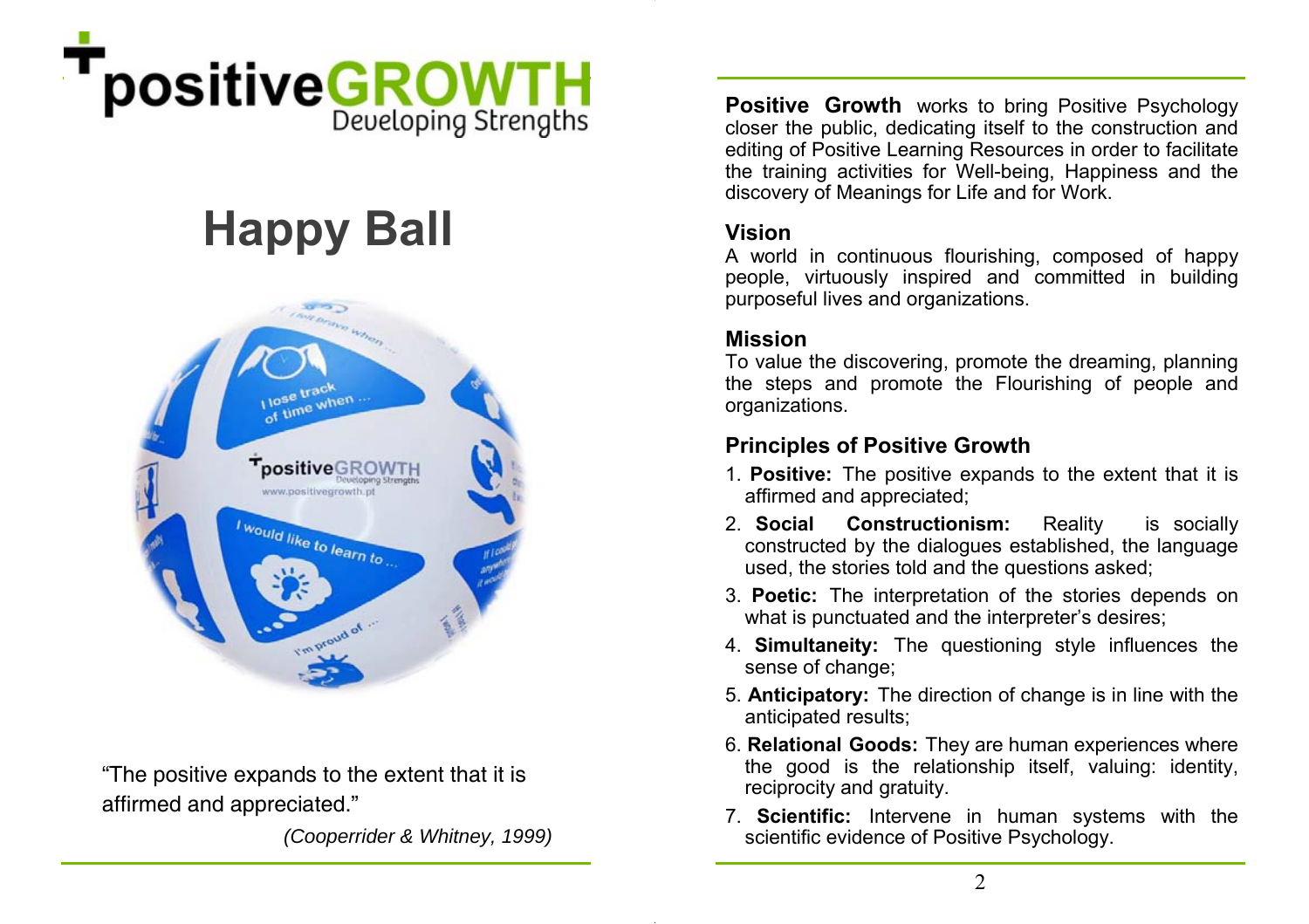# **POSITIVE GROWTH PROJECT**

The **"Positive Growth"** was founded with the desire to apply the scientific knowledge, of Positive Psychology, in order to promote well-being, health, harmony and happiness.

This is a broad project, in terms of target audience, contexts and interventions. It includes consulting, training, positive therapy and coaching services and, as a complement of these activities, the development of positive resources and positive products.

The **"Positive Growth"** resources and products are designed with the aim of stimulating the development of positive focus in individuals, groups and organizations, in order to flourish their strengths and empowerment.

The "**Bola Positiva"** was the first positive resource edited by **"Positive Growth",** now translated from Portuguese to English!

I hope you enjoy, have fun and flourish with it! *Paulo Luís*

## **WHAT IS HAPPY BALL?**

The **Happy Ball** is an inflatable ball with 30 printed questions, created with the focus on positive, with the intention to stimulate self-knowledge and sharing of positive experiences and emotions. The aim of this kind of questions is to awake the best self inside of each human being.

The Happy Ball was designed, essentially, for group dynamics and could be used in various contexts, like:

- Professional: training, teaching, therapy and organizations;

- Personal/social: family or couple, activities with adolescents, senior groups, social support groups and community activities.

The **Happy Ball** easily adapts to different objectives, and can function as warm up game in group activities. The practical exploration of the **Happy Ball** games will depend on the target audiences and the objectives that are intended to be achieved.

The same ball can be used in different contexts and in different ways, which enhances its use.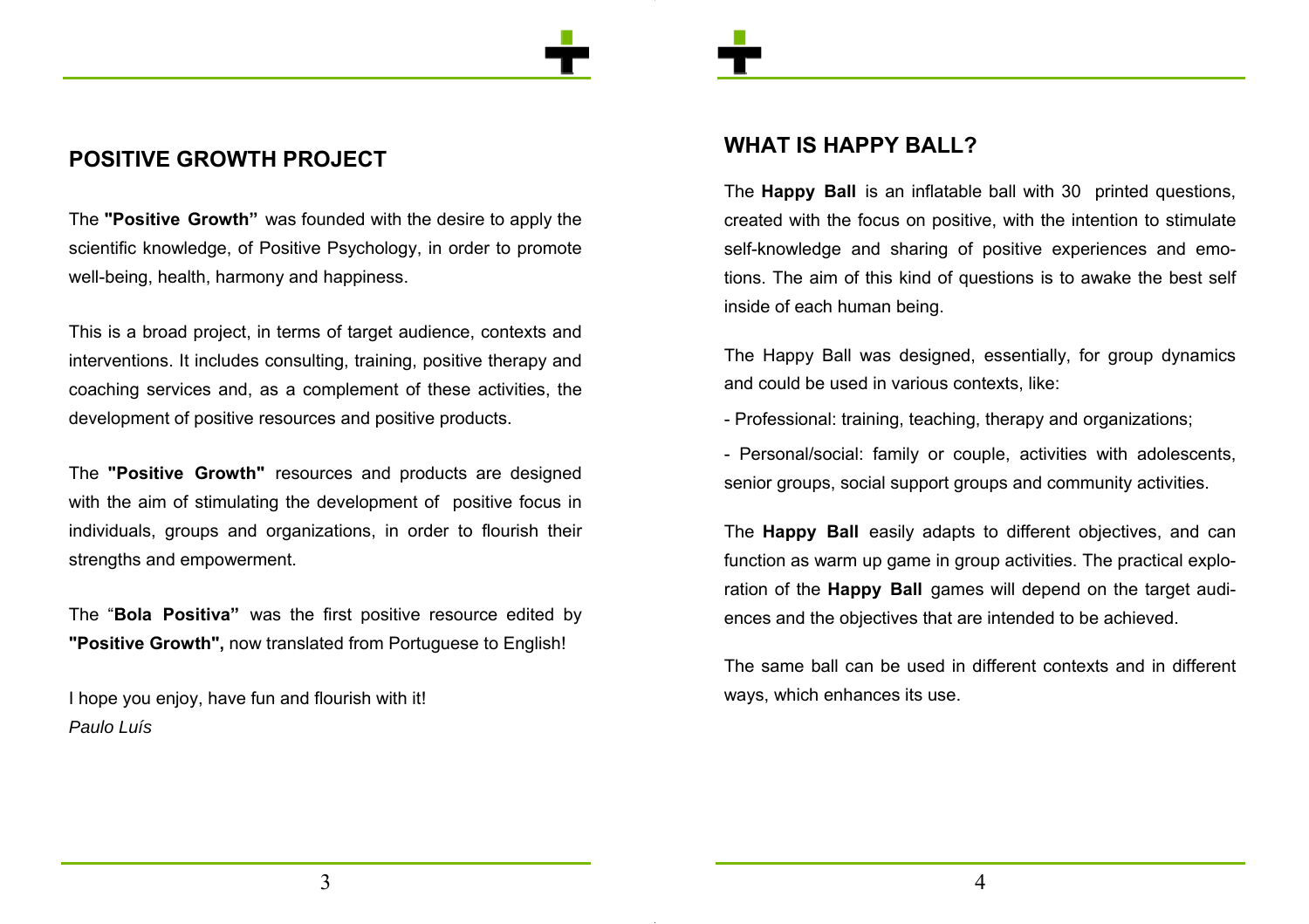## **HAPPY BALL - WAYS OF USE:**

#### **A. GENERAL UTILIZATION OF HAPPY BALL**



- Throw the Happy Ball to a person in the group;

- Ask the person, who catches the **Happy Ball**, to answer the question corresponding to the space where his/her right thumb was positioned;

- After have answering, the person who has the Happy Ball in his/her hands throw the ball to another group element.

- The process is repeated until everyone has participated.

#### **Important notes:**

- Everyone is free to choose not respond and pass the ball to another person or, choose another question to answer;
- The answers are free and the degree of deepening depends on the will of each one, or the monitor intentions;
- The environment should be supportive, welcoming, flexible, with positive acceptance prevailing over responses in order to avoid inhibitions.

This general use of Happy Ball is very broad and can be played in different target audiences, ages and contexts.

## **B. OTHER WAYS OF USING HAPPY BALL**

In addition to the general use, there are proposed some alternative ways to explore the **Happy Ball** potentialities. Some of these suggestions allow the Happy Ball to be used several times in the same group, providing different dynamics and interactions to reach new or complementary objectives.

In **Happy Ball** there is a **"Positive Growth"** logo that can work as a joker, which could be associated, from the beginning of the game, with a specific task. For example, the person who was contemplated with the joker on the right thumb can be encouraged to choose a positive attitude/action toward one or all the other people in the group, such as smiling, bowing, hugging or making a public compliment.

#### **1. Equal and different**

For each individual answer given to **Happy Ball** questions, we can ask to other group members to raise their hands if it could be a possible answer for them too. For example: "If I could I would go to Australia". Please, raise your hand if you also would go to Australia.



**Objectives:** Identify common and different points of view in the group. It also could be used as a "warm-up exercise" for groups where people do not know each other, and/or in large groups, where could be difficult for everyone to give an answer for all questions of **Happy Ball.**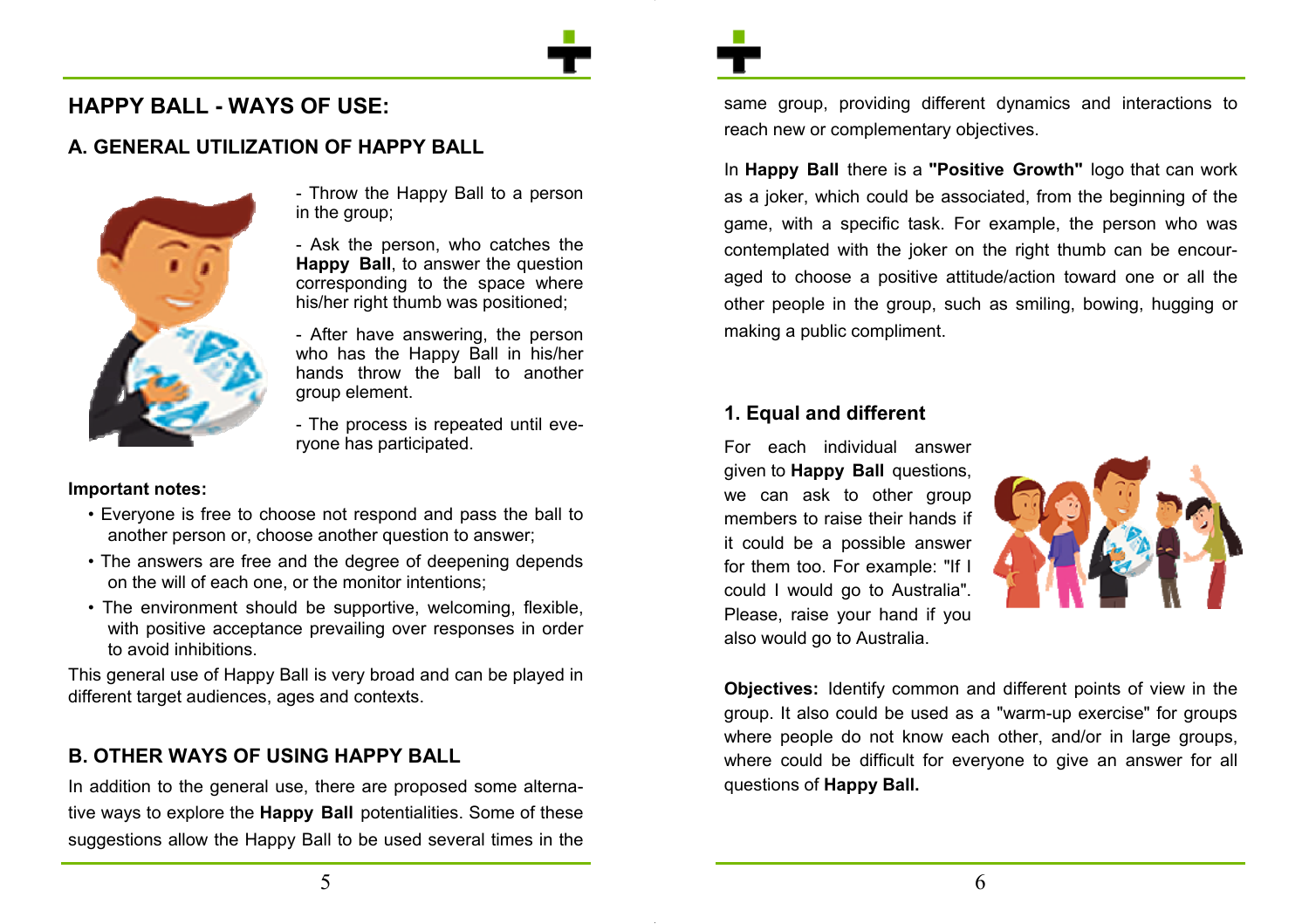#### **2. Appointed to catch the Ball**

This game is suitable for a group of people who already know each other.

In circle, the person who has the **Happy Ball** throws it to the air and moves away, saying the name of a another group member, who should catch the Ball.



The nominee, will try to catch the **Happy Ball** before it reach the ground. After catch the Happy Ball, the nominee should answer the question selected by his right thumb. To continue the game, just repeat the previous process.

**Objectives:** Train the attention, speed of movement and feeling/ dealing with the attention focus.

#### **3. Originality above everything**

Ask the group to answer, as original, spontaneous and unexpected as possible, to the questions random selected by their right thumb, justifying them. The other people should accept and reinforce positively individual ideias and creativity.



**Objectives:** Develop creativity, humor and stimulate fun.

#### **4. Elephant Memory**

As each group member answers to **Happy Ball** questions, the other members have to pay close attention and memorize the answers already given. Because the next time that the same question arises, the answer must be the same as the one before.



For example, the first person who answers a question says: "a gift that I particularly enjoyed receiving was a pink bicycle when I was 5 years old". Later, when the same question arises, the person who has the **Happy Ball** should remember the answer given before and repeat it.

**Variant:** create a competition between two teams to see who has the best memory.

**Objectives:** Raise attention focus, exercise memory, manage stress, increase mistakes acceptance and have fun.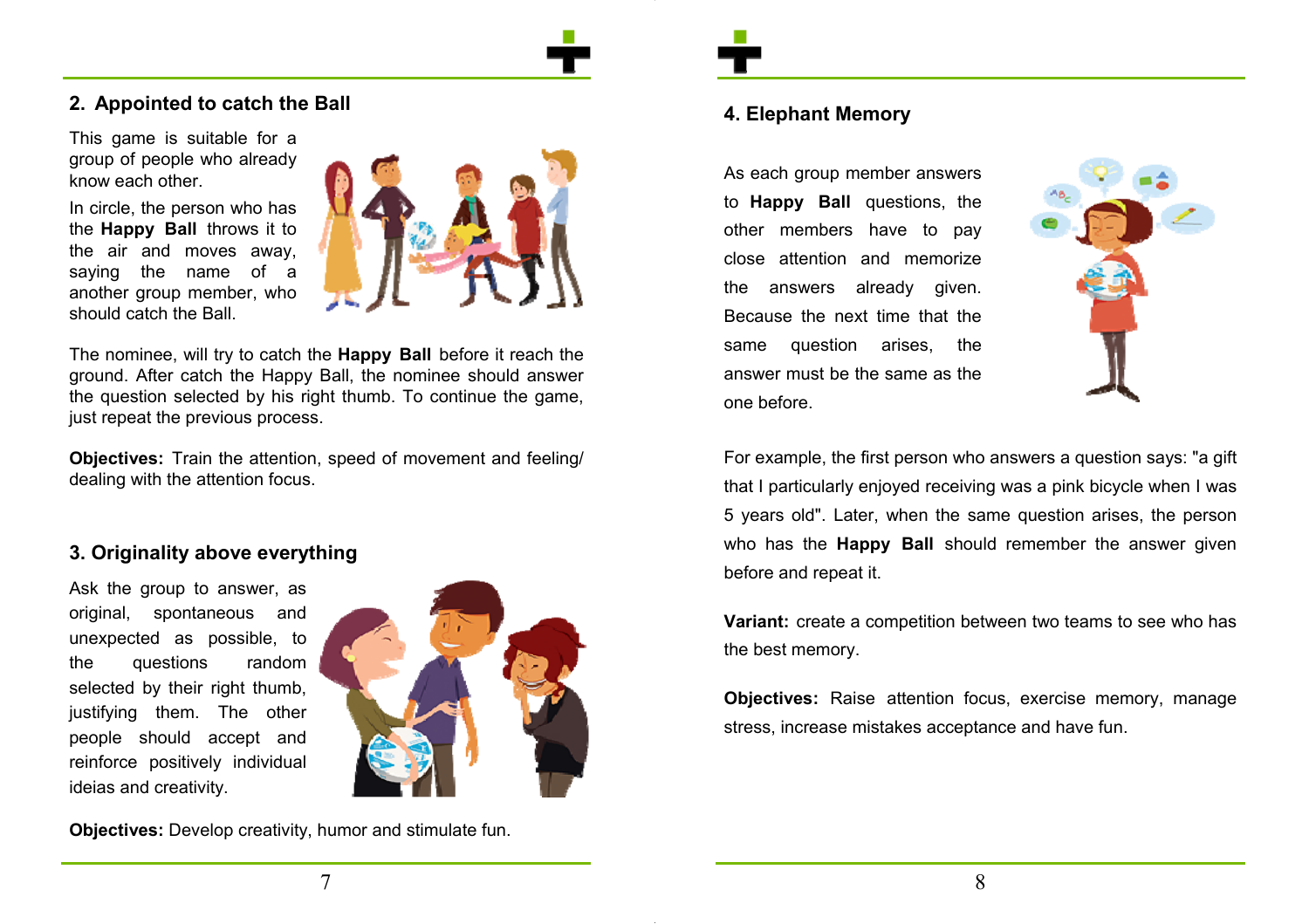#### **5. Role-Playing**

**Hypothesis 1** - In a group of people, who know well each other, they should answer as if they were other person, for example: a friend, a colleague, etc, or, as a family member, answering the questions as if they were the father or the mother or a child.



**Objectives:** realizing in which extent we know each other. It also serves for those who are "in the limelight" to be confronted with the perceptions that others have of him or her, (careful when dealing with negative perceptions).

**Hypothesis 2** - Answer as if they were a VIP person, like: a singer, an actor, a politician, an athlete ...

**Objectives:** develop imagination, expression and decentralization "put yourself in the other's shoes ".

**Hypothesis 3** - Show "stereotyped" photos, of unknown people, and ask the participants to imagine and justify the style of answers of this people.

**Objectives:** Develop imagination, awareness of our own stereotypes (it could be the starting point for a later discussion on this subject).

#### **6. Who catches the Happy Ball?**

Surely you remember having seen a bride, throwing her bouquet of flowers to a group of anxious young ladies doing their best to catch it. The idea here is to repeat this action replacing the bouquet with the Happy Ball.



**Variant:** The participants have to catch the **Happy Ball** in predefined pairs (4 hands on the ball or 2 hands belonging to a different person). Then, you can choose which one will answer the question selected by the right thumb.

**Objective:** move the body, compete and collaborate, have fun.

Now, its time to invite you for sharing your experiences with Happy Ball, sending us comments, photos, suggestions or indicating alternative uses for the Happy Ball to the email: paulo.luis@sapo.pt or through facebook page: www.facebook.com/PositiveGrowthPT

I hope that **Happy Ball** will provide you excellent learning activities, spreading happiness in your group interactions and all over the world.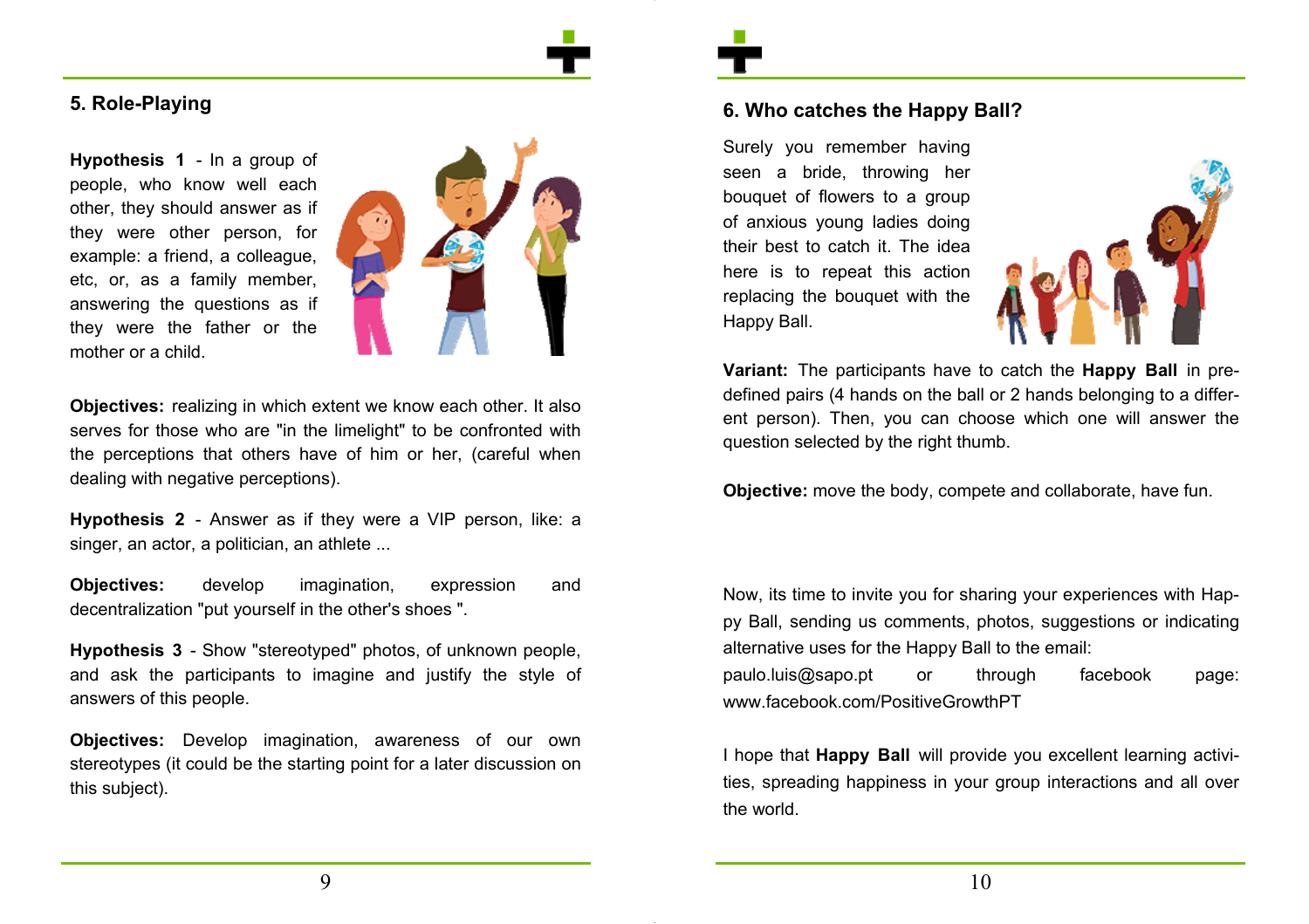#### **THEORETICAL FOUNDATIONS**

The **Happy Ball** was created with the scientific knowledge of Positive Psychology, a psychology branch that deals with the study of optimal functioning and seeks to discover and promote the factors that help the individuals and communities to flourish.



The interactive design of the Happy Ball, exclusively focused on questions, is inspired by the principles of the Appreciative Inquiry (Cooperrider, Wihtney & Stavro, 2003). This approach argues that inquiring through positive questions mobilizes good thought, engages participants and facilitates cooperation and group coevolution based on the searching for the best self of each person and promote the discovery of their own strengths.

Questions are the main form of communication. Positive questions, bearers of hope and focused on strengths, promote **self transformation** and **positive growth.**

The diversity of questions that each individual has the opportunity to randomly answer (loudly or mentally) allows insight and motivates reflections and awareness of their own **character strengths.** These strengths are both indicators and causes of **healthier development** throughout life (Colby & Damon, 1992; Weissberg & Greenberg, 1997).

Some of the Happy Ball questions are oriented towards reliving and enjoying pleasant past moments, with special meaning for each person's life.

Others questions are focused on the importance of others in our life, arousing feelings of gratitude, which is strongly associated with higher levels of **well-being,** reinforcing the role and significance of interpersonal relationships in social life.

Another group of questions directs us to the future, inquiring about projects, dreams and hopes that make revive our life goals. Snyder (2002) and other researchers, associate high level of hope with a better academic, professional and sports performance, but also, with better physical and mental health and better social skills.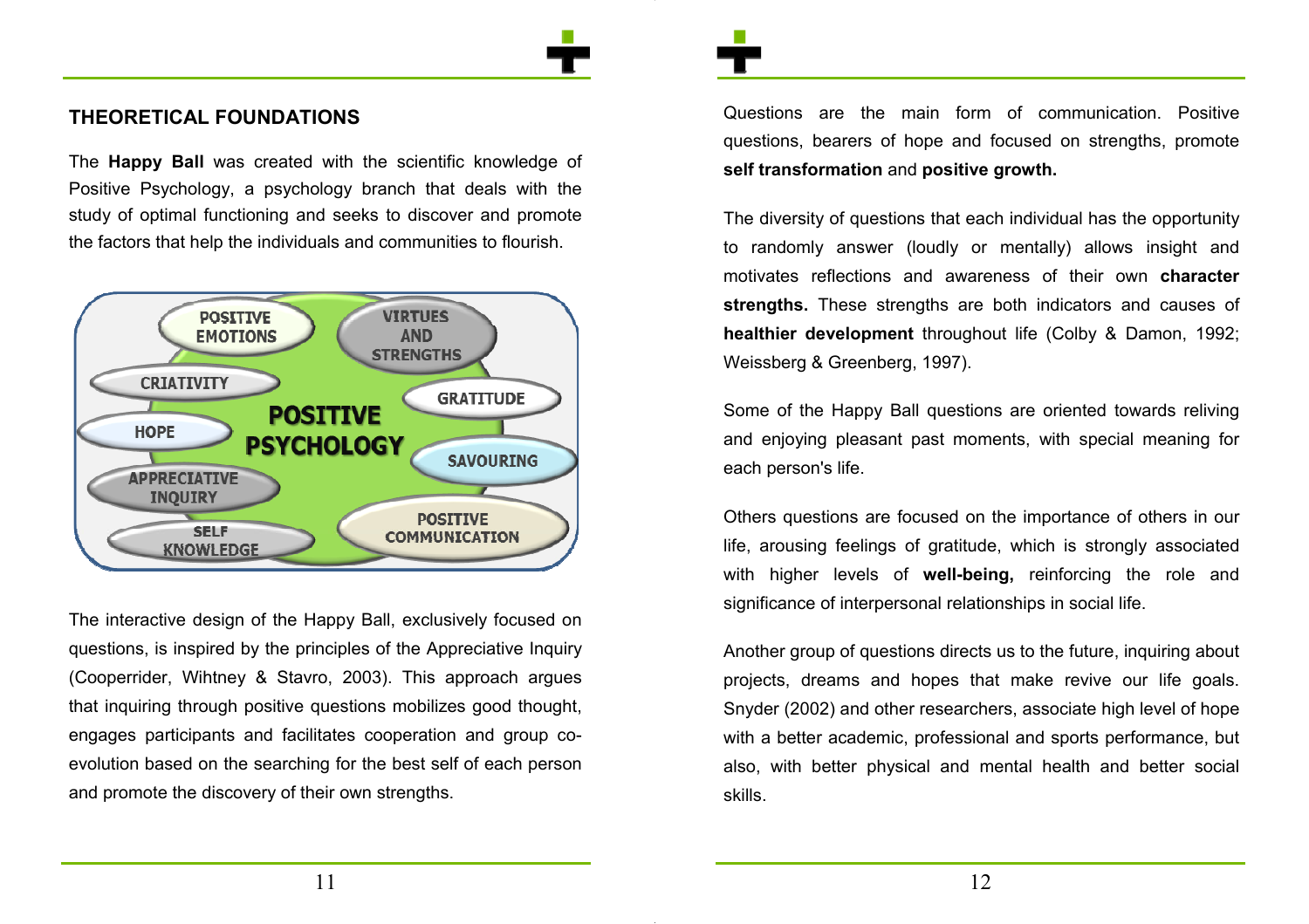

**One of Happy Ball main goals is to promote the rise of positive emotions in respondents and, at the same time, in others group elements.** 

The "broaden and build theory" of positive emotions, described by Barbara Fredrickson (2009), theory repeatedly proven scientifically, tells us that experiencing positive emotions increases creativity and open our mind, allowing the development of personal strengths and virtues like optimism, resilience, meaning of life and self-acceptance. This evidence facilitates personal growth and helps people in dealing with life experiences more positively, even in adverse times.

**Another great goal of the Happy Ball, is to stimulate positive relations, through the sharing of learning experiences, use of positive communication and the creation of positive interactions among people.** 

The playful and relaxed format of the interactions surrounded by positive emotions, creates a favorable climate for the establishment of good interpersonal relationships with people who do not know each other or, the reinforcement and improving of previous relationships with people who already know each other.

#### **BIBLIOGRAPHY**

Colby, A. & Damon, W. (1992). Some do care: contemporary lives of moral commitment. New York: Free Press.

Cooperrider, D., Whitney, D., & Stravos, J., (2003). Appreciative Inquiry Handbook: The First in a Series of AI Workbooks for Leaders of Change. Bedford Heights: Lakeshore Communications, Inc.

Fredericson, B. (2009). Positividade. Lisboa: Sinais de Fogo

Rivero, C. & Marujo, H. (2011). Positiva-mente. Lisboa: A Esfera dos Livros.

Snyder, C. & Lopez, S. (2002). Handbook of Positive Psychology. New York: Oxford University Press.

Weissberg, R. & Greenberg, M. (1997). School and community competence-enhancement and prevention programs. In W. Damon (Ed.), *Handbook of child psychology* (pp. 877-954). New York: John Wiley & Sons.